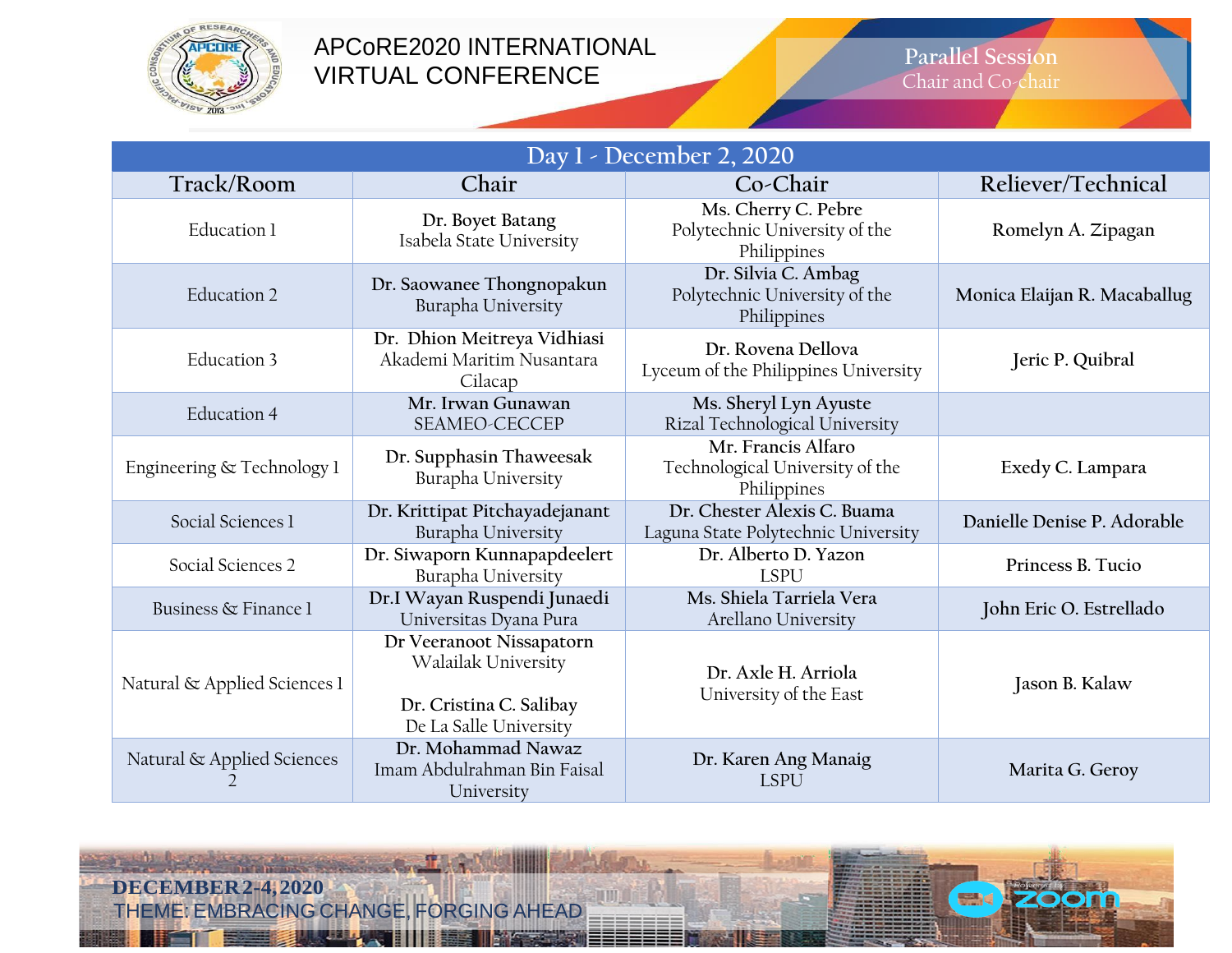

## APCoRE2020 INTERNATIONAL VIRTUAL CONFERENCE

### **Parallel Session** Chair and Co-chair

**EMA** 

| Day 2-December 3, 2020           |                                                |                              |                          |  |  |
|----------------------------------|------------------------------------------------|------------------------------|--------------------------|--|--|
| Track/Room                       | Chair                                          | Co-Chair                     |                          |  |  |
| Education 5                      | Mr. Putu Chris Susanto, DPU                    | Dr. Silvia C. Ambag, PUP     | Princess B. Tucio        |  |  |
| Education 6                      | Ms. Rita Anggorowati, SEAMEO-<br><b>CECCEP</b> | Ms. Cherry C. Pebre, PUP     | Romelyn Zipagan          |  |  |
| Education 7                      | Ms. Aulia An Nafik, SCU                        | Dr. Rovena Dellova, LUP      | Jeric Quibral            |  |  |
| Engineering $\&$<br>Technology 2 | Dr. Sayan Unankard, MJU                        | Mr. Francis Alfaro, TUP      | Exedy Lampara            |  |  |
| Social Sciences 3                | Dr. Michelle B. Sarmiento, LSPU                | Ms. Monica Macaballug, RTU   |                          |  |  |
| Social Sciences 4                | Dr. Ani Wahyu Rachmawati,<br><b>RSF</b>        | Ms. Nida Alcantara, RTU      | Danielle Denise Adorable |  |  |
| Arts and<br>Humanities 1         | Mr. Edi Rukmana,<br><b>SEAMEO-CECEEP</b>       | Mr. Willie Sapalaran, RTU    |                          |  |  |
| Business and<br>Finance 2        | Dr. Santi Rahmawati, LSPU                      | Ms. Shiela Tarriela Vera, AU | John Eric Estrellado     |  |  |
| Natural & Applied<br>Sciences 3  | Dr. Karma G. Dolma, SMIMS                      | Dr. Axle H. Arriola, UE      | Jason B. Kalaw           |  |  |

**Summa** 

**DECEMBER2-4,2020** THEME: EMBRACING CHANGE, FORGING AHEAD

**MINUSBRA**